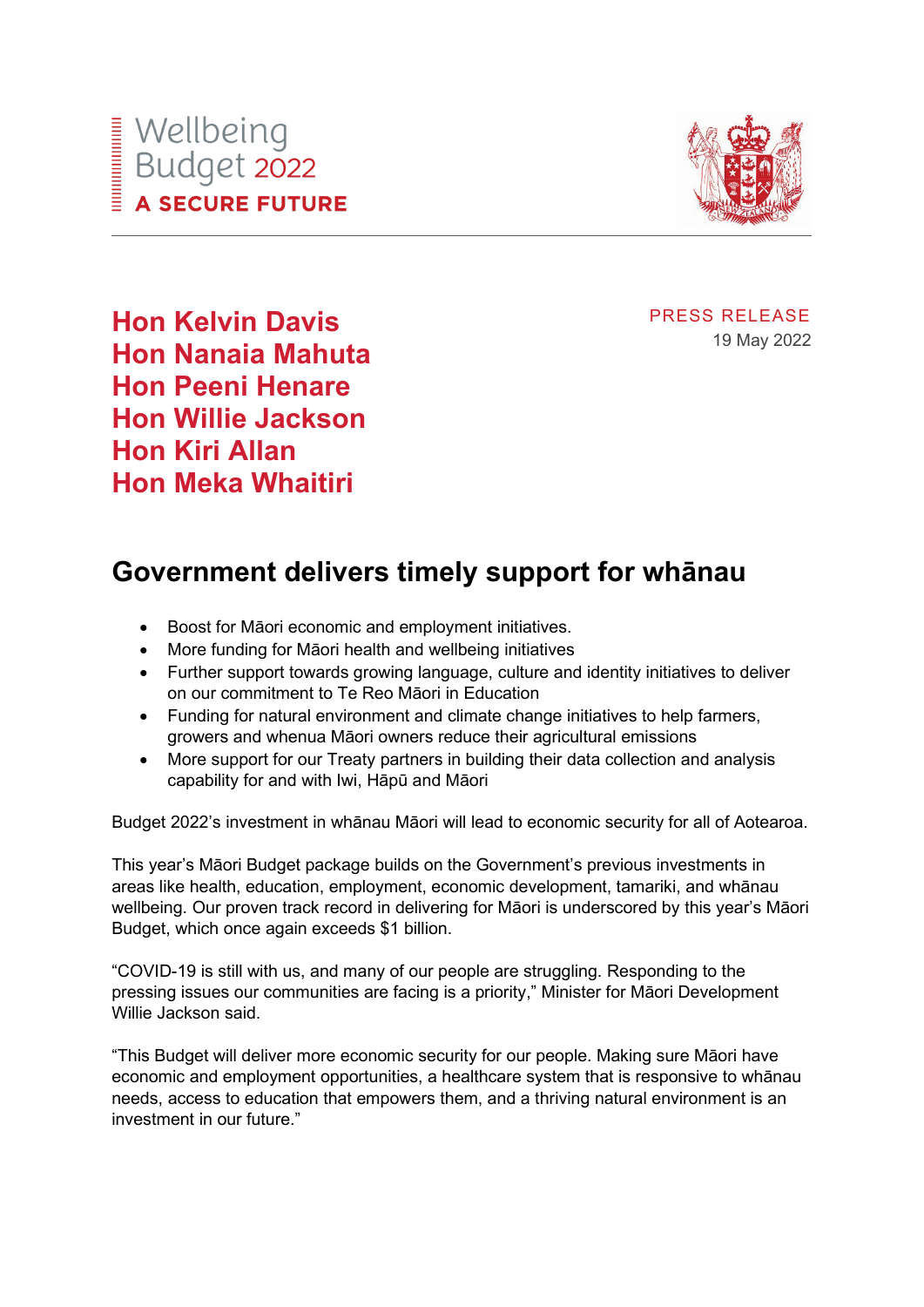## **Māori economy and employment**

"Māori businesses will play a vital role to help lift whānau Māori aspirations and dreams for a better life, while reinforcing New Zealand's economic security," Minister for Māori Development Willie Jackson said.

"Today's funding announcement follows on from the Government's announcement last week of \$66 million funding to continue the Māori Trades and Training Fund, to build on support for Māori entities delivering training and employment for Māori.

"Also included is \$13 million for initiatives in the construction sector which include improving Māori workplace diversity, \$3 million for marae connectivity, \$5 million for iwi/Māori teacher workforce support package, \$25 million Cadetships to improve and extend Māori Employment outcomes in the Cadetships Programmes, and \$10 million for Te Ringa Hāpai Whenua Fund.

"We are also extending support for Progressive Procurement with a further \$26 million over the next two years, as part of a wider \$155 million investment into the Māori economy and employment.

"The new funding will help us deliver targeted capability services for 100 Māori businesses per year.

"The investment enables a scale up of the action underway since 2020, to further build Māori business capability and shift government agency buying practices to be more inclusive," Willie Jackson said.

## **Māori Health and wellbeing**

"This Government is investing \$579.9 million for initiatives to support Māori health and wellbeing. We have already shown we achieve remarkable things when we have services designed by Māori for Māori. This is about putting whānau first and supporting new and different approaches that work for our hapori," Associate Minister of Health (Māori) Peeni Henare said.

"What Māori have always wanted is a health system that takes care of them. Māori deserve to live longer and healthier lives, and that is why this Government is reforming our healthcare system, and why we established a new Māori Health Authority as part of the reform.

"To ensure our healthcare system can provide better health services to whānau, Budget 2022 invests \$188.1 million over four years to the Māori Health Authority. This is for direct commissioning of services and more support for Iwi-Māori Partnership Boards and to ensure the voice of iwi and whānau is strongly represented across our new Māori healthcare system.

"In addition this Budget rightly acknowledges the critical role Māori Providers and health workers played in our response to COVID 19 and are central to ensuring we can implement new models of care through our reformed health system. We are providing \$30 million to provide support to providers and sustain capital infrastructure.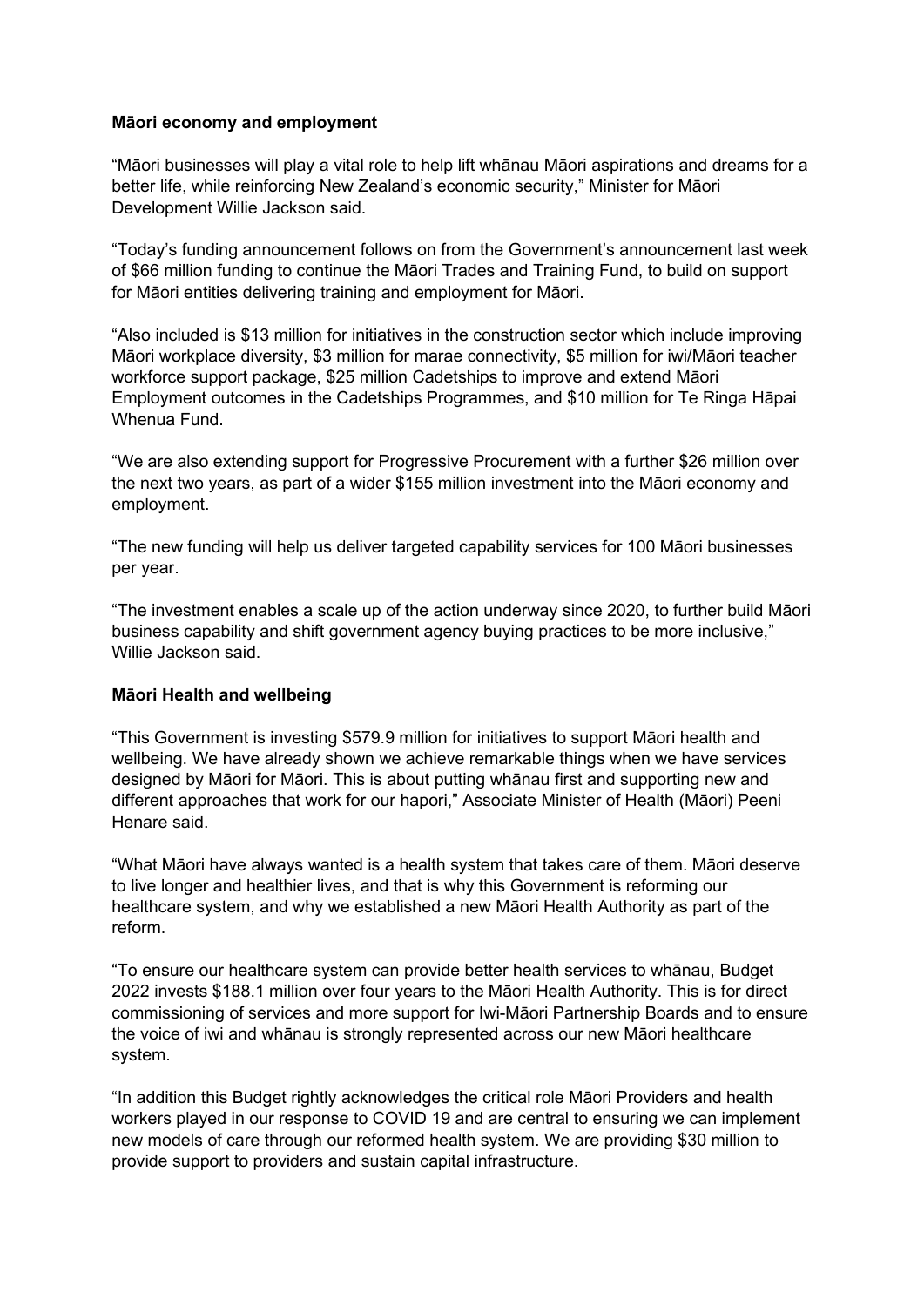Budget 2022 also invests \$166 million in Whānau Ora commissioning activities to continue supporting approximately 40,000 whānau. This includes whānau who will be provided more intensive support through Ngā Tini Whetū, a joint agency support programme with ACC and Oranga Tamariki.

"We are also investing \$39 million to provide the Māori health workforce with additional access to training and development to support them within the new health system," Peeni Henare said.

### **Māori Education**

The Government will continue to deliver on its commitment to support Maori education, by providing over \$200 million in this Budget, Associate Minister of Education Kelvin Davis said.

"We will continue to invest in growing a strong and capable workforce for our Māori-medium and Kaupapa Māori sector in partnership with iwi and Māori.

"Our support includes \$47 million for the Māori Language Programme funding at its highest level of immersion (Level 1), with funding given directly to kura to address the needs of their ākonga and whānau.

"We are also increasing operational and capital funding for Māori-medium education to ensure Māori-medium continue to strive and to allow kura to have good quality classrooms and the ability to purchase new sites for kura.

"There is more work to do to meet our expectations for te reo, but this investment provides a strong platform for growth," Kelvin Davis said.

#### **Māori Language, Culture and Identity**

"Unlocking the significant economic and cultural benefits for Aotearoa through intellectual property, genetic resources and international form is a focus for this Government. That is why Budget 2022 will allocate \$28 million over four years towards Te Pae Tawhiti," Associate Minister for Māori Development Nanaia Mahuta said.

"Protecting mātauranga Māori and taonga is key in preserving the uniqueness of Aotearoa. The focus of this funding will be through intellectual property, genetic resources and international forums.

"We want to enable Māori businesses to use mātauranga Māori to deliver distinctive and specialised products with a powerful advantage overseas," Nanaia Mahuta said.

Government investment into culture and heritage will ensure the sector continues to flourish with a focus on resilience, sustainability, and mātauranga Māori, Associate Minister for Arts, Culture and Heritage Kiri Allan said.

"This includes boosting support for Te Matatini to develop their aspirations above and beyond the Herenga Waka Herenga Tangata Festival. Along with delivering the world leading indigenous performing arts Festival, the investment will support Te Matatini to develop a regional kapa haka model, ultimately encouraging more people to get involved in